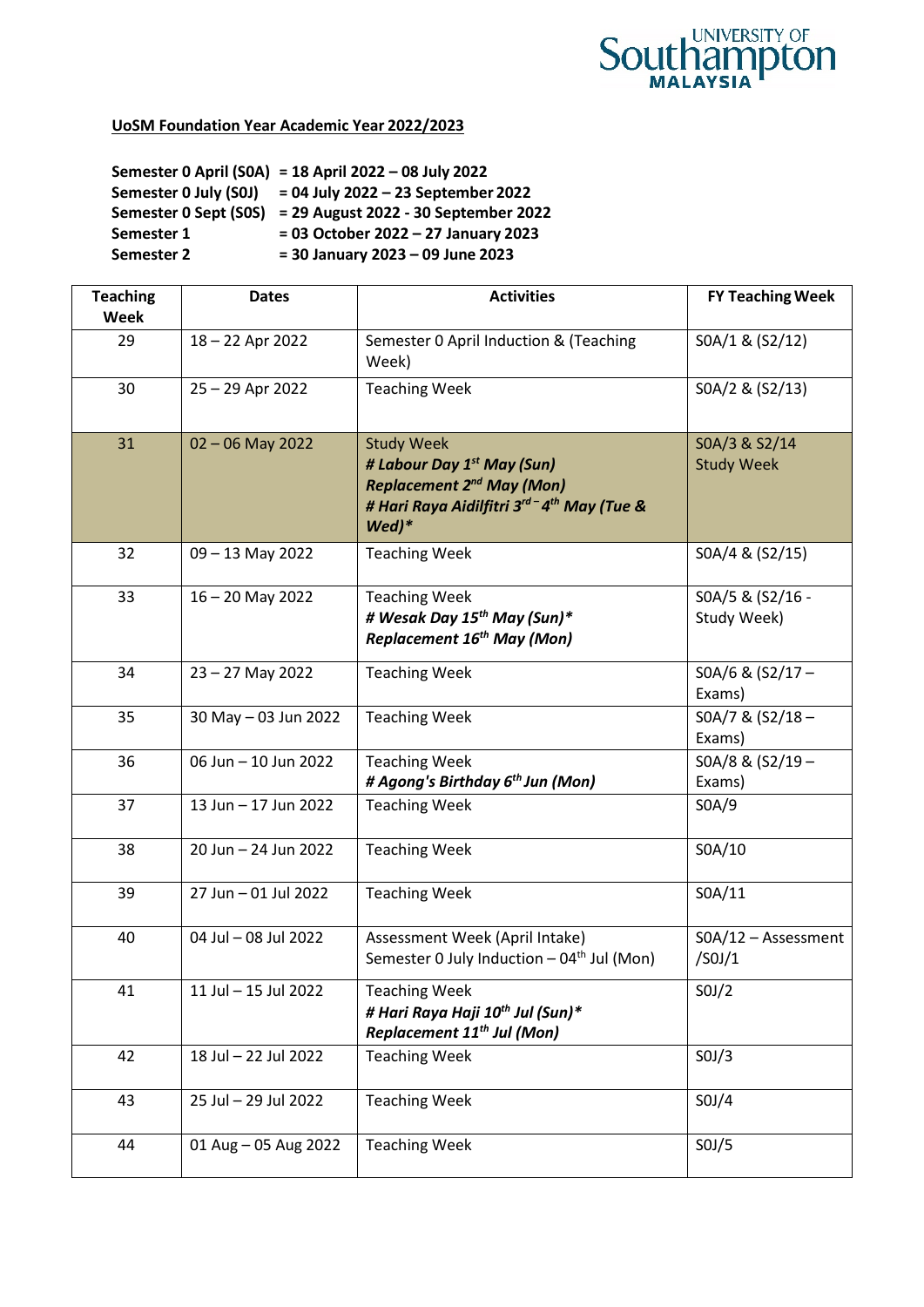| 45             | 08 Aug - 12 Aug 2022 | <b>Teaching Week</b>                                                                                                         | SOJ/6                          |
|----------------|----------------------|------------------------------------------------------------------------------------------------------------------------------|--------------------------------|
| 46             | 15 Aug - 19 Aug 2022 | <b>Teaching Week</b>                                                                                                         | SOJ/7                          |
| 47             | 22 Aug - 26 Aug 2022 | <b>Teaching Week</b>                                                                                                         | S0J/8/ Referral exams          |
| 48             | 29 Aug - 02 Sep 2022 | <b>Teaching Week</b><br>Semester 0 September Induction - 29<br>Aug (Mon)<br># Merdeka Day 31 <sup>st</sup> Aug (Wed)         | S0J/9/ Referral Exams<br>SOS/1 |
| 49             | 05 Sep-09 Sep 2022   | <b>Teaching Week</b>                                                                                                         | SOJ/10<br>SOS/2                |
| 50             | 12 Sep-16 Sep 2022   | <b>Assessment Week</b><br><b>Teaching Week</b><br># Malaysia Day 16th Sep (Fri)                                              | SOJ/11<br>SOS/3                |
| 51             | 19 Sep-23 Sep 2022   | Semester break<br>Teaching Week/ Assessment Week                                                                             | SOJ/12<br>SOS/4                |
| 52             | 26 Sep-30 Sep 2022   | <b>Assessment Week</b>                                                                                                       | SOS/5                          |
| $\mathbf{1}$   | 03 Oct-07 Oct 2022   | Teaching Week (Semester 1 starts)                                                                                            | S1/1                           |
| $\overline{2}$ | 10 Oct-14 Oct 2022   | <b>Teaching Week</b><br># Prophet Muhammad's Birthday 9 <sup>th</sup> Oct<br>(Sun)<br>Replacement 10 <sup>th</sup> Oct (Mon) | S1/2                           |
| $\overline{3}$ | 17 Oct-21 Oct 2022   | <b>Teaching Week</b>                                                                                                         | S1/3                           |
| 4              | 24 Oct-28 Oct 2022   | <b>Teaching Week</b><br># Deepavali 24 <sup>th</sup> Oct (Mon)*                                                              | S1/4                           |
| 5              | 31 Oct-04 Nov 2022   | <b>Teaching Week</b>                                                                                                         | S1/5                           |
| 6              | 07 Nov - 11 Nov 2022 | <b>Teaching Week</b>                                                                                                         | S1/6                           |
| $\overline{7}$ | 14 Nov - 18 Nov 2022 | <b>Teaching Week</b>                                                                                                         | S1/7                           |
| 8              | 21 Nov - 25 Nov 2022 | <b>Teaching Week</b>                                                                                                         | S1/8                           |
| 9              | 28 Nov - 02 Dec 2022 | <b>Teaching Week</b>                                                                                                         | S1/9                           |
| 10             | 05 Dec - 09 Dec 2022 | <b>Teaching Week</b>                                                                                                         | S1/10                          |
| 11             | 12 Dec - 16 Dec 2022 | <b>Teaching Week</b>                                                                                                         | S1/11                          |
| 12             | 19 Dec - 23 Dec 2022 | <b>Christmas Break</b>                                                                                                       | S1/12                          |
| 13             | 26 Dec - 30 Dec 2022 | <b>Christmas Break</b><br># Christmas 25 <sup>th</sup> Dec (Sun)<br><b>Replacement 26th Dec (Mon)</b>                        | S1/13                          |

**Southampton**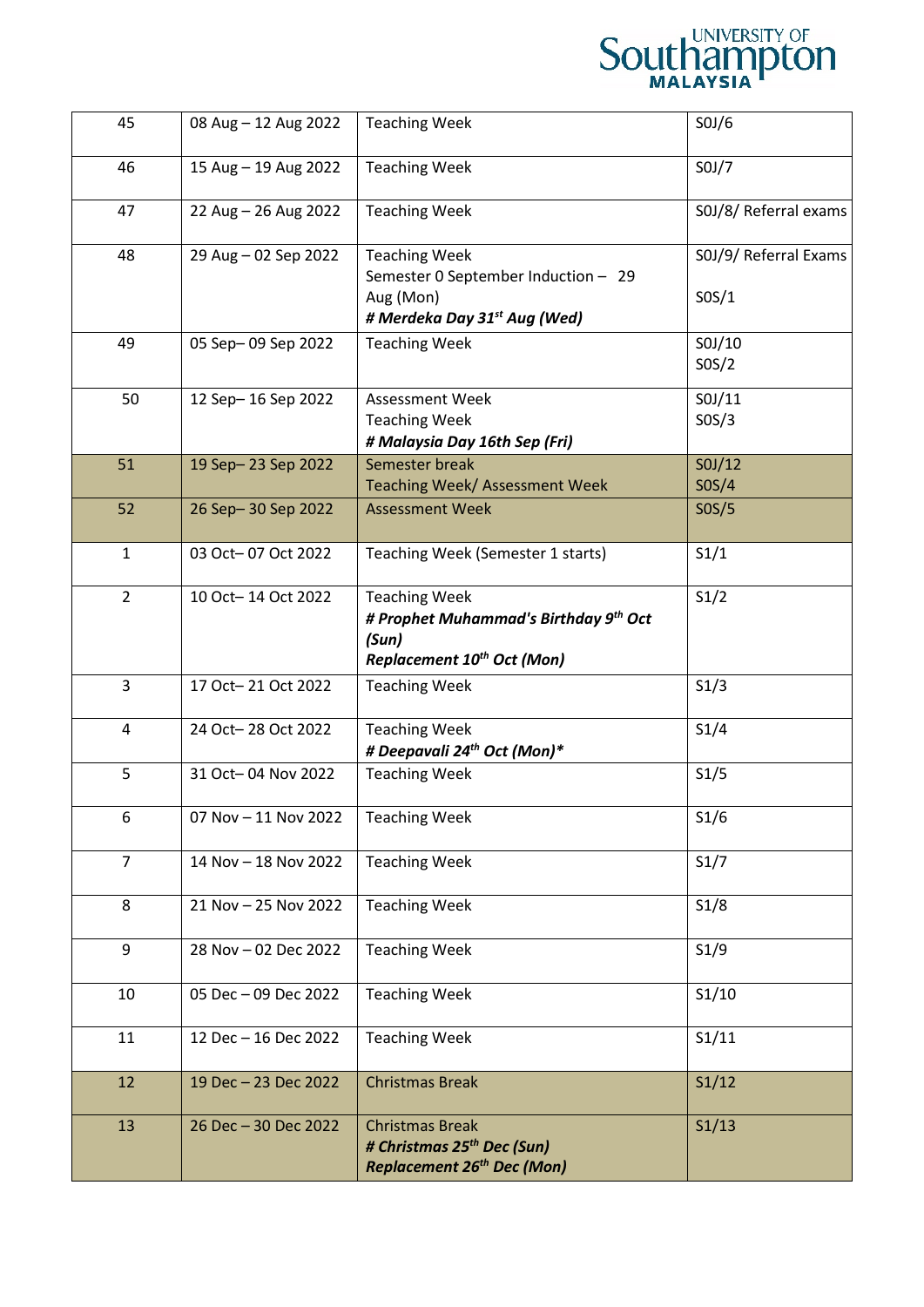

| 14 | 02 Jan - 06 Jan 2023 | <b>Teaching Week</b><br># New Year 1 <sup>st</sup> Jan (Sun)<br>Replacement 2 <sup>nd</sup> Jan (Mon)                                      | S1/14               |
|----|----------------------|--------------------------------------------------------------------------------------------------------------------------------------------|---------------------|
| 15 | 09 Jan - 13 Jan 2023 | <b>Study Week</b>                                                                                                                          | S1/15               |
| 16 | 16 Jan - 20 Jan 2023 | Semester 1 exams                                                                                                                           | $S1/16$ – Exam Week |
| 17 | 23 Jan - 27 Jan 2023 | Semester 1 exams<br># Chinese New Year 22 <sup>nd</sup> -23 <sup>rd</sup> Jan (Sun)<br>Replacement 24 <sup>th</sup> Jan (Tue)              | $S1/17$ – Exam Week |
| 18 | 30 Jan - 03 Feb 2023 | Semester Break (Semester 2 starts)                                                                                                         | S2/1                |
| 19 | 06 Feb - 10 Feb 2023 | <b>Teaching Week</b>                                                                                                                       | S2/2                |
| 20 | 13 Feb - 17 Feb 2023 | <b>Teaching Week</b>                                                                                                                       | S2/3                |
| 21 | 20 Feb - 24 Feb 2023 | <b>Teaching Week</b>                                                                                                                       | S2/4                |
| 22 | 27 Feb - 03 Mar 2023 | <b>Teaching Week</b>                                                                                                                       | S2/5                |
| 23 | 06 Mar - 10 Mar 2023 | <b>Teaching Week</b>                                                                                                                       | S2/6                |
| 24 | 13 Mar - 17 Mar 2023 | <b>Teaching Week</b>                                                                                                                       | S2/7                |
| 25 | 20 Mar - 24 Mar 2023 | <b>Mid Semester Break</b><br># Awal Ramadan & Sultan of Johor's<br>Birthday 23 <sup>rd</sup> Mar (Thu)                                     | S2/8                |
| 26 | 27 Mar - 31 Mar 2023 | <b>Teaching Week</b>                                                                                                                       | S2/9                |
| 27 | 03 Apr - 07 Apr 2023 | <b>Teaching Week</b>                                                                                                                       | S2/10               |
| 28 | 10 Apr - 14 Apr 2023 | <b>Teaching Week</b>                                                                                                                       | S2/11               |
| 29 | 17 Apr - 21 Apr 2023 | <b>Teaching Week</b>                                                                                                                       | S2/12               |
| 30 | 24 Apr - 28 Apr 2023 | <b>Teaching Week</b><br># Hari Raya Aidilfitri 22 <sup>nd</sup> (Sat) - 23 <sup>rd</sup> Apr<br>(Sun)<br><b>Replacement 24th Apr (Mon)</b> | S2/13               |
| 31 | 01 May - 05 May 2023 | <b>Study Week</b><br># Labour Day 1 <sup>st</sup> May (Mon)<br># Wesak Day 4 <sup>th</sup> May (Thu)*                                      | S2/14               |
| 32 | 08 May - 12 May 2023 | <b>Teaching Week</b>                                                                                                                       | S2/15               |
| 33 | 15 May - 19 May 2023 | <b>Study Week</b>                                                                                                                          | S2/16               |
| 34 | 22 May - 26 May 2023 | Semester 2 exams                                                                                                                           | S2/17 Exams         |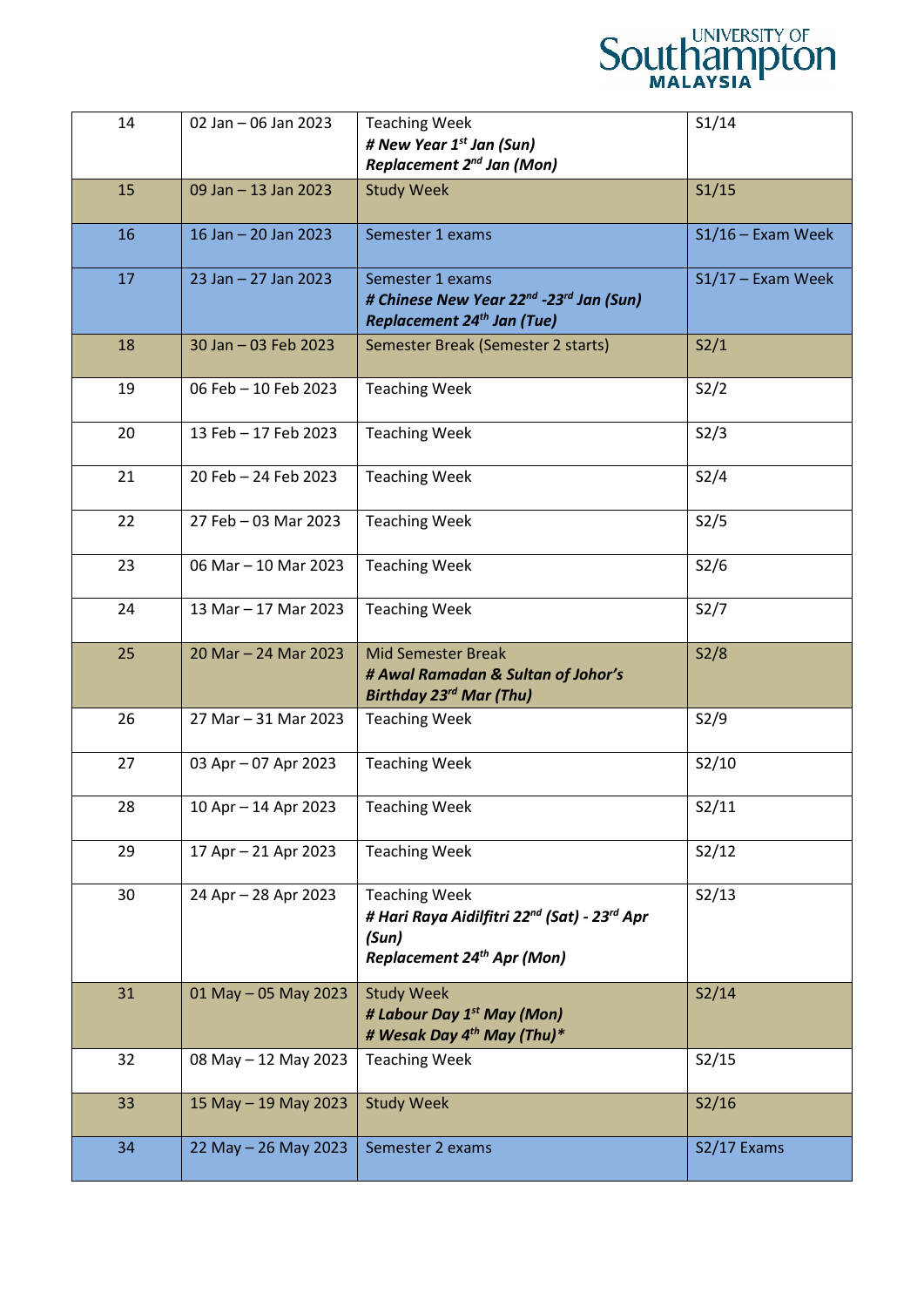

| 35         | 29 May - 02 Jun 2023  | Semester 2 exams                                                 | S2/18 Exams |
|------------|-----------------------|------------------------------------------------------------------|-------------|
| 36         | 05 Jun - 09 Jun 2023  | Semester 2 exams<br># Agong's Birthday 5 <sup>th</sup> Jun (Mon) | S2/19 Exams |
|            | 26 Jun - 04 Aug 2023* | Project - Sept Intake                                            |             |
|            | 21 Aug - 01 Sep 2023  | Exam re-sit                                                      |             |
| <b>END</b> |                       |                                                                  |             |

\*subject to confirmation/change